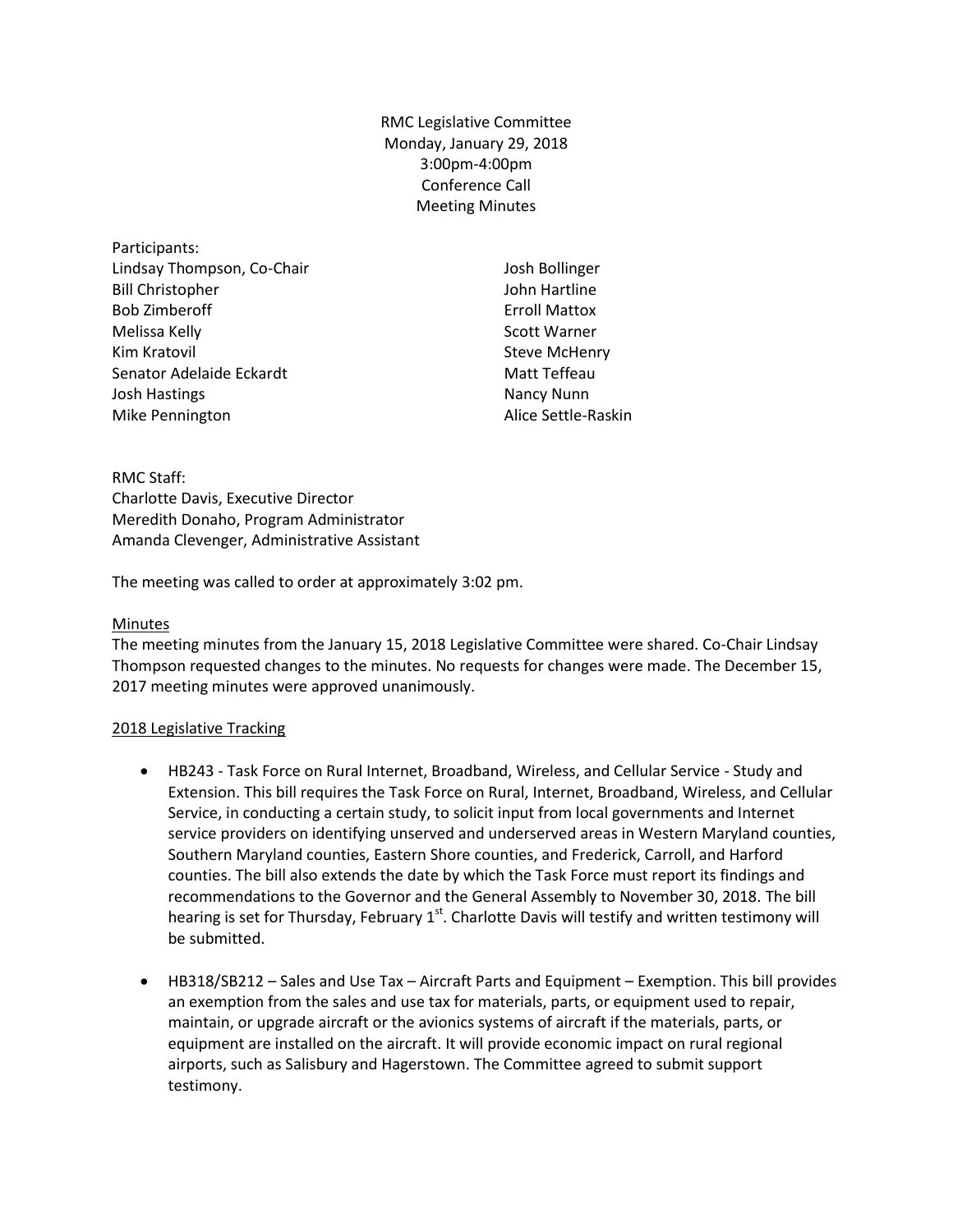## RMC Legislative Committee Minutes – January 29, 2018 Meeting

- HB361/SB314 Bay Restoration Fund Fee Exemption, Disbursements, and Financial Assistance (Septic Stewardship Act of 2018). This bill exempts a user of an on-site sewage disposal system from paying the Bay Restoration Fee under certain circumstances and authorizes certain fee revenue collected for the Bay Restoration Fund to be used for financial assistance to certain homeowners for the reasonable cost of pumping out on-site sewage disposal systems. The bill also specifies that financial assistance under the Act may be provided only if the homeowner resides in a local jurisdiction that has developed a certain plan that meets certain conditions. The Committee agreed to continue monitoring the bill.
- HB363/SB305 More Jobs for Marylanders Act 2.0. This bill alters the definition of "qualified distressed county" by altering certain income levels in the definition and renaming it to be "Tier I county", and alters the scope of eligible projects for which a business entity may apply to enroll in the More Jobs for Marylanders Program and alters the types of businesses authorized to receive certain credits and benefits under the Program. This bill would capture manufacturing and may help rural manufacturers. The Committee agreed to submit written support testimony.
- HB458 Environment Sale or Transfer of Home With 0n-Site Sewage Disposal System Nitrogen Removal Technology Requirement. This bill requires a homeowner of a certain home located in the State in the Chesapeake and Atlantic Coastal Bays Critical Area to ensure the home's on-site sewage disposal system utilizes or will be upgraded to utilize nitrogen removal technology before the home is sold or transferred. The Committee agreed to continue monitoring the bill.
- HB526 Income Tax Angel Investor Tax Credit Program. This bill creates a tax credit against the State income tax for investors that make qualified investments in Maryland innovation businesses. The credit is equal to 50% of the qualified investment, not to exceed \$50,000 for an individual or \$100,000 for married couples that file a joint return or a pass-through entity. The Committee agreed to submit written support testimony. The bill will be cross-filed with an amendment that will allow a special designation for rural counties.
- SB223 Transportation Highway User Revenues Allocation. This bill would gradually redistribute funds from the Gasoline and Motor Vehicle Revenue Account (GMVRA) to local jurisdictions after any fiscal year when actual Transportation Trust Fund (TTF) revenue exceeds the Board of Revenue Estimate (BRE) for that fiscal year. The Committee agreed to submit written support testimony.

# Other Legislation

- SB266 Maryland Health Care Commission Mortality Rates of African American Infants and Infants in Rural Areas – Study. The bill requires the Maryland Health Care Commission, in consultation with the Office of Minority Health and Health Disparities and interested stakeholders, to conduct a study on the mortality rates of African American infants and infants in rural areas. The Committee will continue to monitor.
- HB490/SB163 Public Health Community Health Workers Advisory Committee and Certification. This bill requires the Advisory Committee to advise the Maryland Department of